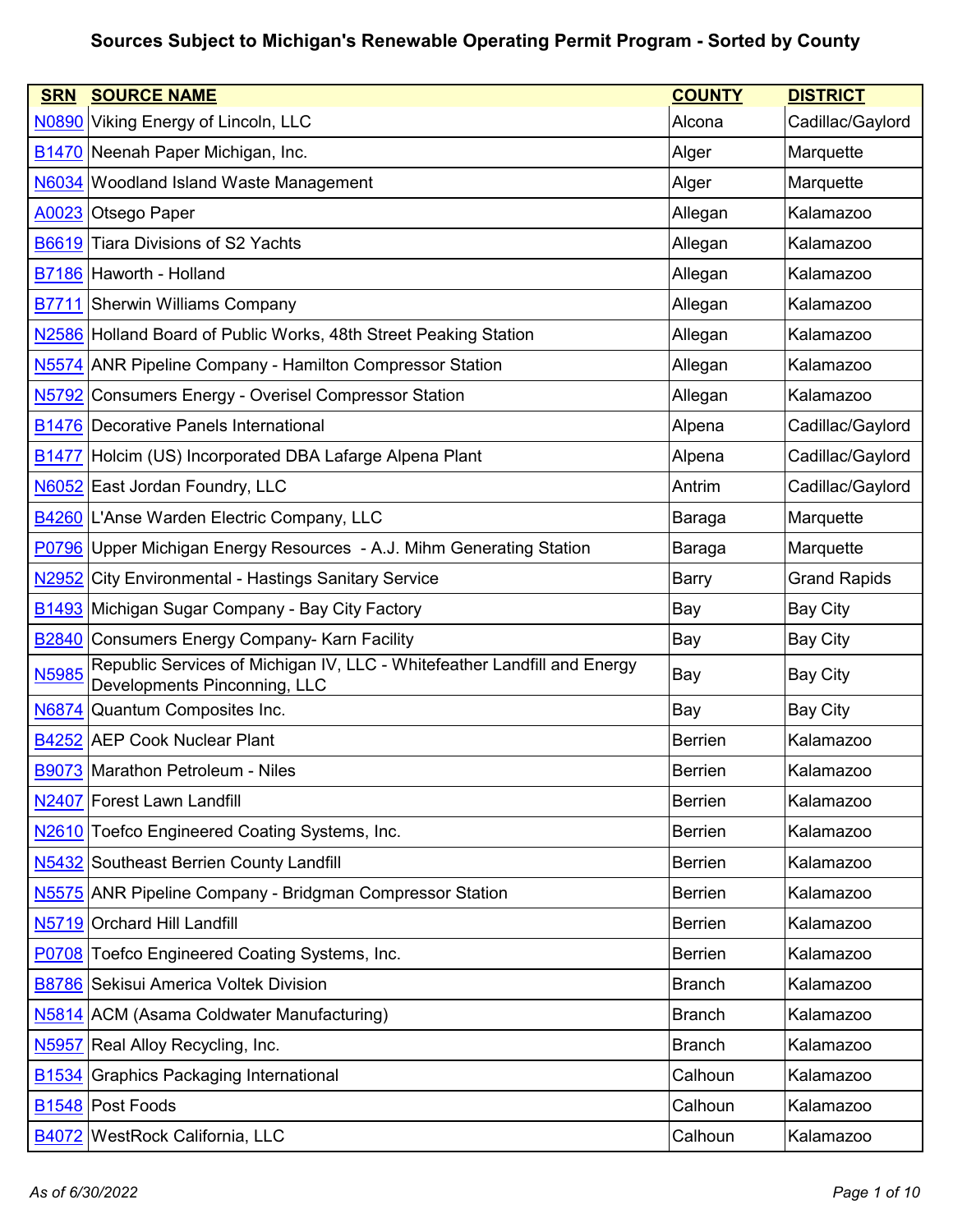| <b>SRN</b>        | <b>SOURCE NAME</b>                                                         | <b>COUNTY</b> | <b>DISTRICT</b>  |
|-------------------|----------------------------------------------------------------------------|---------------|------------------|
|                   | B7205 Knauf Insulation, Inc.                                               | Calhoun       | Kalamazoo        |
|                   | <b>B8570 Andersons Albion Ethanol</b>                                      | Calhoun       | Kalamazoo        |
|                   | N1192 DENSO Manufacturing Michigan                                         | Calhoun       | Kalamazoo        |
|                   | N2896 BFI and Gas Recovery Systems - C & C Landfill                        | Calhoun       | Kalamazoo        |
|                   | N6226 Brembo North America, Inc.                                           | Calhoun       | Kalamazoo        |
| N8151             | Vector Pipeline - Athens Compressor Station                                | Calhoun       | Kalamazoo        |
|                   | P0089 BASF Toda America LLC                                                | Calhoun       | Kalamazoo        |
|                   | N5599 Lyons Industries                                                     | Cass          | Kalamazoo        |
|                   | <b>B1559 St. Marys Cement Charlevoix Plant</b>                             | Charlevoix    | Cadillac/Gaylord |
| <b>B8573</b>      | Great Lakes Gas Transmission, LP - Compressor Station #11 Boyne Falls      | Charlevoix    | Cadillac/Gaylord |
|                   | N2812 LexaMar Corporation                                                  | Charlevoix    | Cadillac/Gaylord |
| N6033             | Dafter Sanitary Landfill Inc                                               | Chippewa      | Marquette        |
|                   | <b>B7294</b> Lear Corporation EEDS & Interiors - Renosol Seating Facility  | Clare         | <b>Bay City</b>  |
| N <sub>2901</sub> | Consumers Energy - Muskegon River Compressor Station                       | Clare         | <b>Bay City</b>  |
| N5581             | Great Lakes Gas Transmission, LP - Compressor Station #12 Farwell          | Clare         | <b>Bay City</b>  |
|                   | N5586 ANR Pipeline Company - Lincoln Compressor Station                    | Clare         | <b>Bay City</b>  |
|                   | N5935 DTE Gas Company - Alpena Compressor Station                          | Clare         | <b>Bay City</b>  |
|                   | N6010 Northern Oaks Recycling and Disposal Facility                        | Clare         | <b>Bay City</b>  |
|                   | N5996 Granger Grand River Avenue Landfill                                  | Clinton       | Lansing          |
| N5997             | <b>Granger Wood Street Landfill</b>                                        | Clinton       | Lansing          |
|                   | N8035 Capital Region Airport Authority                                     | Clinton       | Lansing          |
| <b>B7222</b>      | Jaguar Energy LLC - Frederic 15 Gas Sweetening Plant                       | Crawford      | Cadillac/Gaylord |
|                   | B7302 Weyerhaeuser NR Company                                              | Crawford      | Cadillac/Gaylord |
| <b>N2388</b>      | <b>Grayling Generating Station Limited Partnership</b>                     | Crawford      | Cadillac/Gaylord |
| <b>N5988</b>      | City Environmental Services Incorporated of Waters                         | Crawford      | Cadillac/Gaylord |
|                   | P0699 Arauco North America                                                 | Crawford      | Cadillac/Gaylord |
|                   | A0884 Escanaba Paper Company                                               | Delta         | Marquette        |
|                   | N3759 Great Lakes Gas Transmission, LP - Compressor Station #9 Rapid River | Delta         | Marquette        |
| <b>N6035</b>      | Delta Solid Waste Management Authority                                     | Delta         | Marquette        |
| <b>B1577</b>      | Grede LLC - Iron Mountain                                                  | Dickinson     | Marquette        |
| B7192             | Verso Quinnesec, LLC                                                       | Dickinson     | Marquette        |
|                   | N1315 Louisiana-Pacific Corporation - Sagola Plant                         | Dickinson     | Marquette        |
| B4001             | Lansing Board of Water & Light - Erickson Station                          | Eaton         | Lansing          |
|                   | B6202 E-T-M Enterprises, Inc.                                              | Eaton         | Lansing          |
| <b>N6950</b>      | General Motors Corporation, LLC - Lansing Delta Township Plant             | Eaton         | Lansing          |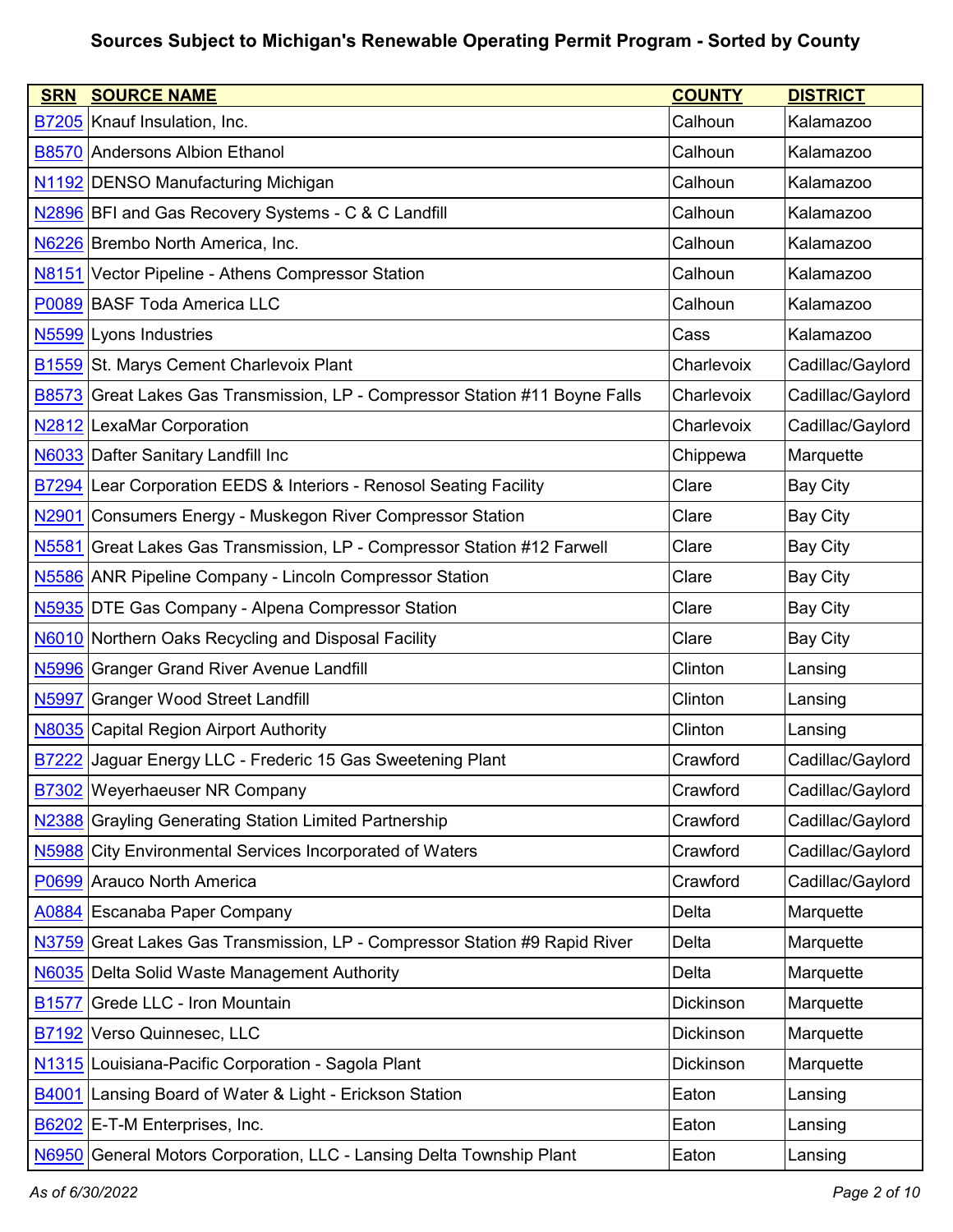| <b>SRN</b>        | <b>SOURCE NAME</b>                                                        | <b>COUNTY</b> | <b>DISTRICT</b>     |
|-------------------|---------------------------------------------------------------------------|---------------|---------------------|
|                   | P0429 Magna DexSys (Delta Exterior Systems)                               | Eaton         | Lansing             |
|                   | <b>B1606</b> General Motors LLC - Flint Assembly                          | Genesee       | Lansing             |
|                   | N3570 Genesee Power Station Limited Partnership                           | Genesee       | Lansing             |
|                   | N3818 Great Lakes Gas Transmission, LP - Compressor Station #13 Otisville | Genesee       | Lansing             |
|                   | N5987 Brent Run Landfill                                                  | Genesee       | Lansing             |
| <b>N5991</b>      | <b>Citizens Disposal Landfill</b>                                         | Genesee       | Lansing             |
|                   | N7256 Universal Coating, Inc.                                             | Genesee       | Lansing             |
|                   | N7762 Richfield Landfill, Inc.                                            | Genesee       | Lansing             |
|                   | N2168 Great Lakes Gas Transmission, LP - Compressor Station #7 Wakefield  | Gogebic       | Marquette           |
|                   | P0788 ZFS Ithaca, LLC                                                     | Gratiot       | Lansing             |
|                   | B7536 Hillsdale Board of Public Utilities                                 | Hillsdale     | Jackson             |
|                   | N0544 Warm Rain Corporation                                               | Houghton      | Marquette           |
|                   | <b>B2802 DTE Electric Company - Oliver Peaking Facility</b>               | Huron         | <b>Bay City</b>     |
|                   | B2873 Michigan Sugar Company - Sebewaing                                  | Huron         | <b>Bay City</b>     |
| B4942             | Corteva Agriscience LLC - Harbor Beach Operations                         | Huron         | <b>Bay City</b>     |
|                   | <b>B7013</b> Huron Casting, Inc. and Blue Diamond Steel Casting, LLC      | Huron         | <b>Bay City</b>     |
| A <sub>1641</sub> | <b>General Motors - Lansing Grand River Assembly</b>                      | Ingham        | Lansing             |
| B <sub>2647</sub> | Lansing Board of Water & Light - REO Town Plant                           | Ingham        | Lansing             |
| D8065             | Dart Container Corporation of Michigan                                    | Ingham        | Lansing             |
|                   | K3249 Michigan State University                                           | Ingham        | Lansing             |
|                   | N0034 Molded Plastic Industries, Inc.                                     | Ingham        | Lansing             |
|                   | N3022 Eaton Rapids Gas Storage System                                     | Ingham        | Lansing             |
|                   | N3748 Belding Tank Technologies                                           | Ionia         | <b>Grand Rapids</b> |
|                   | N5619 Pitsch Sanitary Landfill                                            | Ionia         | <b>Grand Rapids</b> |
|                   | N3760 Great Lakes Gas Transmission, LP - Compressor Station #10 Naubinway | Iron          | Marquette           |
|                   | K2460 Central Michigan University                                         | Isabella      | <b>Bay City</b>     |
| <b>B4306</b>      | Gerdau Special Steel NA - Jackson Mill                                    | Jackson       | Jackson             |
|                   | N1966 Michigan Automotive Compressor, Inc.                                | Jackson       | Jackson             |
| N6626             | Consumers Energy - Jackson Generating Station                             | Jackson       | Jackson             |
| A <sub>1991</sub> | Kalsec, Inc.                                                              | Kalamazoo     | Kalamazoo           |
| B <sub>1677</sub> | Allnex USA Inc.                                                           | Kalamazoo     | Kalamazoo           |
| <b>B1678</b>      | <b>Graphic Packaging</b>                                                  | Kalamazoo     | Kalamazoo           |
|                   | B3610 Pharmacia & Upjohn - Portage Road                                   | Kalamazoo     | Kalamazoo           |
|                   | K2131 Western Michigan University                                         | Kalamazoo     | Kalamazoo           |
| <b>N6731</b>      | <b>CMS Generation - Kalamazoo River Generating Station</b>                | Kalamazoo     | Kalamazoo           |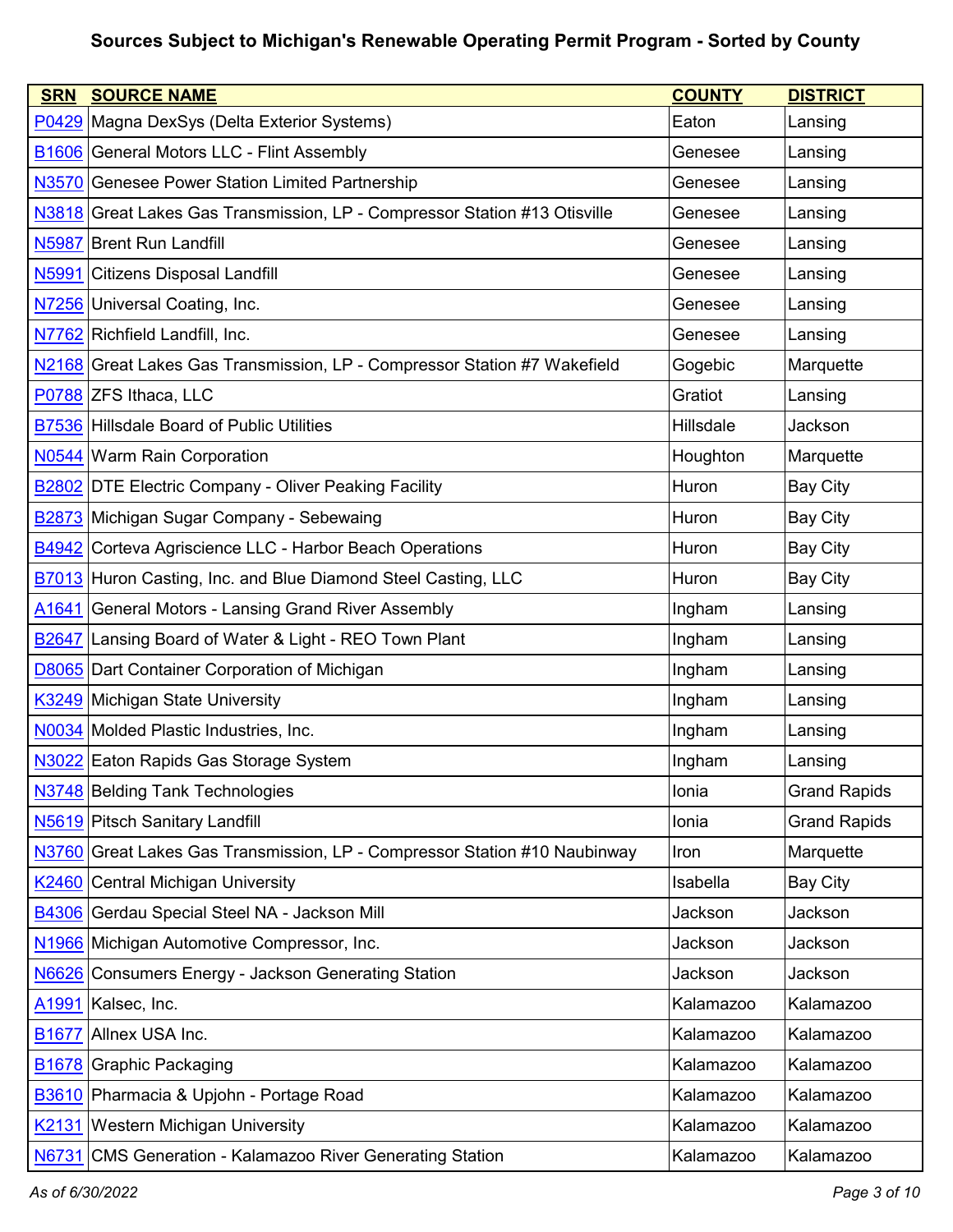| <b>SRN</b>        | <b>SOURCE NAME</b>                                                          | <b>COUNTY</b> | <b>DISTRICT</b>     |
|-------------------|-----------------------------------------------------------------------------|---------------|---------------------|
| P0222             | <b>Gas Recovery Systems</b>                                                 | Kalamazoo     | Kalamazoo           |
| B4292             | Lambda Energy Resources, LLC - Kalkaska Gas Plant                           | Kalkaska      | Cadillac/Gaylord    |
| <b>B6175</b>      | Coding Products, Incorporated                                               | Kalkaska      | Cadillac/Gaylord    |
|                   | <b>B7196 ANR Storage Company - Excelsior Compressor Station</b>             | Kalkaska      | Cadillac/Gaylord    |
|                   | <b>B7197 ANR Storage Company - Rapid River Compressor Station</b>           | Kalkaska      | Cadillac/Gaylord    |
|                   | <b>B7198</b> ANR Storage Company - Cold Springs 12/Blue Lake/Cold Springs 1 | Kalkaska      | Cadillac/Gaylord    |
|                   | N3341 DTE Gas Company - Kalkaska Compressor Station                         | Kalkaska      | Cadillac/Gaylord    |
|                   | N7113 Michigan Public Power Agency - Kalkaska CT No. 1                      | Kalkaska      | Cadillac/Gaylord    |
|                   | <b>B2838 Vicinity Energy Grand Rapids LLC</b>                               | Kent          | <b>Grand Rapids</b> |
|                   | <b>E5094</b> Hutchinson Antivibration Systems, Inc.                         | Kent          | <b>Grand Rapids</b> |
| N0677             | Steelcase - Kentwood Complex                                                | Kent          | <b>Grand Rapids</b> |
|                   | N0895 Lacks Industries, Airlane Road                                        | Kent          | <b>Grand Rapids</b> |
|                   | N1324 Kent County DPW South Kent Landfill                                   | Kent          | <b>Grand Rapids</b> |
|                   | N1604 Kent County Waste To Energy Facility                                  | Kent          | <b>Grand Rapids</b> |
|                   | N1784 Ada Cogen Limited Partnership                                         | Kent          | <b>Grand Rapids</b> |
|                   | N1794 Atlas Molded Products, Div. of Atlas Roofing                          | Kent          | <b>Grand Rapids</b> |
|                   | N2079 Lacks Industries, 52nd Street                                         | Kent          | <b>Grand Rapids</b> |
|                   | N2614 NBHX Trim                                                             | Kent          | <b>Grand Rapids</b> |
|                   | N3078 Michigan Foam Products, LLC                                           | Kent          | <b>Grand Rapids</b> |
|                   | N7221 R.L. Adams Plastics                                                   | Kent          | <b>Grand Rapids</b> |
|                   | N7374 Plastic Plate Kraft                                                   | Kent          | <b>Grand Rapids</b> |
|                   | N7679 Rack Processing Michigan, LLC                                         | Kent          | <b>Grand Rapids</b> |
|                   | N7754 Harbor Foam                                                           | Kent          | <b>Grand Rapids</b> |
|                   | P0374 Plasan Carbon Composites                                              | Kent          | <b>Grand Rapids</b> |
|                   | P0634 Worthen Coated Fabrics                                                | Kent          | <b>Grand Rapids</b> |
| P0677             | Kawasaki Motors Corp., USA                                                  | Kent          | <b>Grand Rapids</b> |
| <b>B5462</b>      | Tuscola Energy- Rich Field Gas Plant                                        | Lapeer        | Lansing             |
|                   | N0802 Albar Industries, Inc.                                                | Lapeer        | Lansing             |
| N3261             | <b>Glens Sanitary Landfill</b>                                              | Leelanau      | Cadillac/Gaylord    |
|                   | <b>B1754 Ervin Amasteel Division</b>                                        | Lenawee       | Jackson             |
| B6027             | <b>Inteva Products Adrian Operations</b>                                    | Lenawee       | Jackson             |
|                   | N2369 Adrian Landfill, Inc. and Adrian Energy Associates, LLC               | Lenawee       | Jackson             |
| <b>B2795</b>      | <b>DTE Electric Company - Colfax Peaking Facility</b>                       | Livingston    | Lansing             |
| N <sub>5572</sub> | <b>Howell Compressor Station</b>                                            | Livingston    | Lansing             |
| N7413             | Ventra Fowlerville LLC                                                      | Livingston    | Lansing             |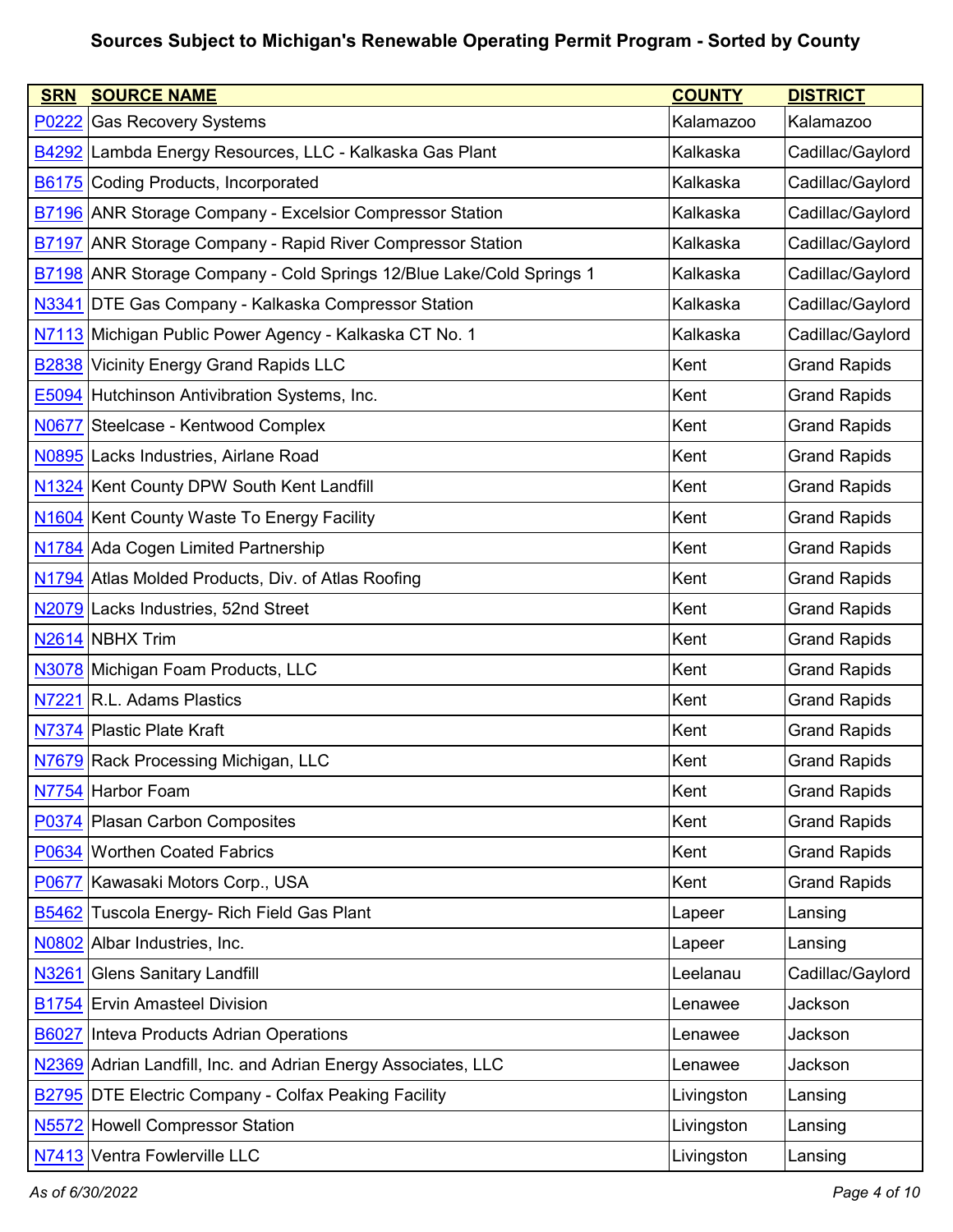| <b>SRN</b>        | <b>SOURCE NAME</b>                                                           | <b>COUNTY</b> | <b>DISTRICT</b>     |
|-------------------|------------------------------------------------------------------------------|---------------|---------------------|
|                   | N0780 Louisiana-Pacific Corporation - Newberry Plant                         | Luce          | Marquette           |
|                   | N3758 Great Lakes Gas Transmission, LP - Compressor Station #8 Crystal Falls | Mackinac      | Marquette           |
|                   | A3569 Axalta Coating Systems USA LLC                                         | Macomb        | Warren              |
| <b>B1792</b>      | Warren Waste Water Treatment Plant (WWTP)                                    | Macomb        | Warren              |
|                   | B2757 FCA US LLC Warren Stamping Plant                                       | Macomb        | Warren              |
|                   | B2767 FCA US LLC - Warren Truck Assembly Plant                               | Macomb        | Warren              |
|                   | <b>B2808 DTE Electric Company - Northeast Peaking Facility</b>               | Macomb        | Warren              |
|                   | B4049 General Motors LLC - Warren Technical Center                           | Macomb        | Warren              |
|                   | B5854 Romeo RIM, Inc.                                                        | Macomb        | Warren              |
|                   | <b>B6636</b> Consumers Energy Company - Ray Compressor Station               | Macomb        | Warren              |
|                   | B7248 FCA US LLC - Sterling Heights Assembly Plant                           | Macomb        | Warren              |
|                   | <b>B7625</b> Lafata Enterprises Inc.                                         | Macomb        | Warren              |
|                   | <b>B8337 ANR Pipeline Company - Muttonville Compressor Station</b>           | Macomb        | Warren              |
|                   | N1316 Mayco International, LLC                                               | Macomb        | Warren              |
| N3391             | DT Midstream - Washington 10 Compressor Station                              | Macomb        | Warren              |
|                   | N5656 Nylok LLC                                                              | Macomb        | Warren              |
|                   | N5984 Pine Tree Acres Landfill                                               | Macomb        | Warren              |
| N7624             | Vector Pipeline L.P., Washington Compressor Station                          | Macomb        | Warren              |
|                   | N7707 Shelby Foam Systems                                                    | Macomb        | Warren              |
|                   | A3900 Martin Marietta Magnesia Specialities, LLC                             | Manistee      | Cadillac/Gaylord    |
|                   | <b>B1824</b> Morton International Incorporated                               | Manistee      | Cadillac/Gaylord    |
|                   | B3692 Packaging Corporation of America - Filer City Mill                     | Manistee      | Cadillac/Gaylord    |
|                   | B7093 Hound Resources, LLC                                                   | Manistee      | Cadillac/Gaylord    |
| N <sub>1685</sub> | <b>TES Filer City Station</b>                                                | Manistee      | Cadillac/Gaylord    |
| N3634             | Harlands Sanitary Landfill / Manistee County Landfill                        | Manistee      | Cadillac/Gaylord    |
| B <sub>1827</sub> | Empire Iron Mining Partnership                                               | Marquette     | Marquette           |
| B4885             | <b>Tilden Mining Company</b>                                                 | Marquette     | Marquette           |
|                   | N5940 PotlatchDeltic Land & Lumber, LLC                                      | Marquette     | Marquette           |
|                   | P0668 Marquette Board of Light & Power                                       | Marquette     | Marquette           |
| P0797             | Upper Michigan Energy Resources - F.D. Kuester Generating Station            | Marquette     | Marquette           |
| A3934             | <b>Great Lakes Castings LLC</b>                                              | Mason         | Cadillac/Gaylord    |
| <b>B1846</b>      | <b>Occidental Chemical Corporation</b>                                       | Mason         | Cadillac/Gaylord    |
| N4975             | Michigan Power Limited Partnership                                           | Mason         | Cadillac/Gaylord    |
| <b>B7220</b>      | <b>ANR Pipeline Company - Woolfolk Compressor Station</b>                    | Mecosta       | <b>Grand Rapids</b> |
| N5101             | AGCO, Inc.                                                                   | Mecosta       | <b>Grand Rapids</b> |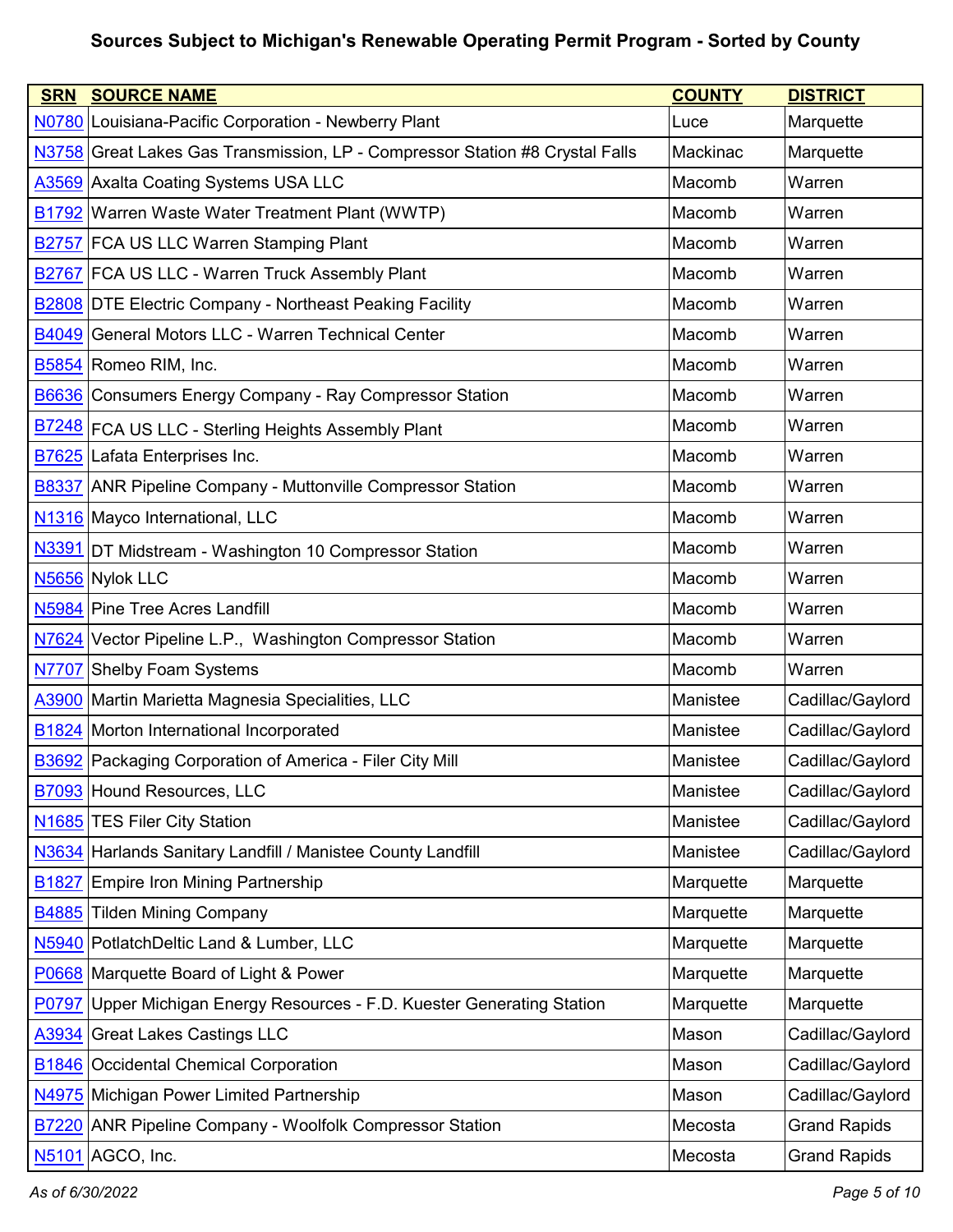| <b>SRN</b>        | <b>SOURCE NAME</b>                                                                 | <b>COUNTY</b>    | <b>DISTRICT</b>     |
|-------------------|------------------------------------------------------------------------------------|------------------|---------------------|
| <b>N6037</b>      | Michigan Environs Inc.                                                             | Menominee        | Marquette           |
|                   | A4033 The Dow Chemical Company                                                     | Midland          | <b>Bay City</b>     |
|                   | A4043 Dow Silicones Corporation                                                    | Midland          | <b>Bay City</b>     |
| B6527             | <b>Midland Cogeneration Venture</b>                                                | Midland          | <b>Bay City</b>     |
| <b>N6004</b>      | <b>City Of Midland Utilities Division</b>                                          | Midland          | <b>Bay City</b>     |
| N6251             | Cabot Corporation and Air Products and Chemicals, Inc.                             | Midland          | <b>Bay City</b>     |
|                   | P1025 Trinseo LLC                                                                  | Midland          | <b>Bay City</b>     |
| P <sub>1027</sub> | <b>DDP Specialty Electronic Materials US, Inc.</b>                                 | Midland          | <b>Bay City</b>     |
|                   | P1028 Corteva Agriscience LLC                                                      | Midland          | <b>Bay City</b>     |
|                   | N1160 Viking Energy of McBain LLC                                                  | Missaukee        | Cadillac/Gaylord    |
|                   | N1722 Biewer Sawmill Incorporated                                                  | <b>Missaukee</b> | Cadillac/Gaylord    |
| <b>B1877</b>      | Guardian Industries, LLC                                                           | Monroe           | Jackson             |
|                   | <b>B2816 DTE Electric Company - Monroe Power Plant</b>                             | Monroe           | Jackson             |
|                   | <b>B4321 DTE Electric Company - Fermi Energy Center</b>                            | Monroe           | Jackson             |
| <b>B7061</b>      | Gerdau MacSteel Monroe Mill                                                        | Monroe           | Jackson             |
|                   | N2689 Vienna Junction Industrial Park Sanitary Landfill and Vienna Junction Energy | Monroe           | Jackson             |
|                   | N7228 FCA US LLC - Dundee Engine Plant                                             | Monroe           | Jackson             |
|                   | N2804 Central Sanitary Landfill                                                    | Montcalm         | <b>Grand Rapids</b> |
|                   | N3392 DTE Gas Company - Taggart Compressor Station                                 | Montcalm         | <b>Grand Rapids</b> |
|                   | N5578 ANR Pipeline Company - Winfield Compressor Station                           | Montcalm         | <b>Grand Rapids</b> |
|                   | N6873 DTE Electric Company - Renaissance                                           | Montcalm         | <b>Grand Rapids</b> |
|                   | N1266 Hillman Power Company                                                        | Montmorency      | Cadillac/Gaylord    |
|                   | N8248 Montmorency-Oscoda-Alpena Waste Management Authority                         | Montmorency      | Cadillac/Gaylord    |
|                   | A4302 MAHLE Industries                                                             | Muskegon         | <b>Grand Rapids</b> |
|                   | <b>B1909</b> CWC Textron                                                           | Muskegon         | <b>Grand Rapids</b> |
|                   | N5866 Metal Technologies - Ravenna Casting Center                                  | Muskegon         | <b>Grand Rapids</b> |
| N6011             | <b>Muskegon County Landfill</b>                                                    | Muskegon         | <b>Grand Rapids</b> |
|                   | N5056 Magna Mirrors - Newaygo                                                      | Newaygo          | <b>Grand Rapids</b> |
|                   | N5576 ANR Pipeline Company - Goodwell Compressor Station                           | Newaygo          | <b>Grand Rapids</b> |
| A5262             | <b>General Motors LLC - Milford Proving Grounds</b>                                | Oakland          | Warren              |
|                   | <b>B2363</b> Standard Coating Inc.                                                 | Oakland          | Warren              |
| B <sub>2803</sub> | <b>DTE Electric Company - Placid Peaking Facility</b>                              | Oakland          | Warren              |
|                   | <b>B2805 DTE Electric Company - Hancock Peaking Facility</b>                       | Oakland          | Warren              |
| B4032             | General Motors LLC - Pontiac Engineering Center                                    | Oakland          | Warren              |
| B7221             | <b>DTE Gas Company - Milford Compressor Station</b>                                | Oakland          | Warren              |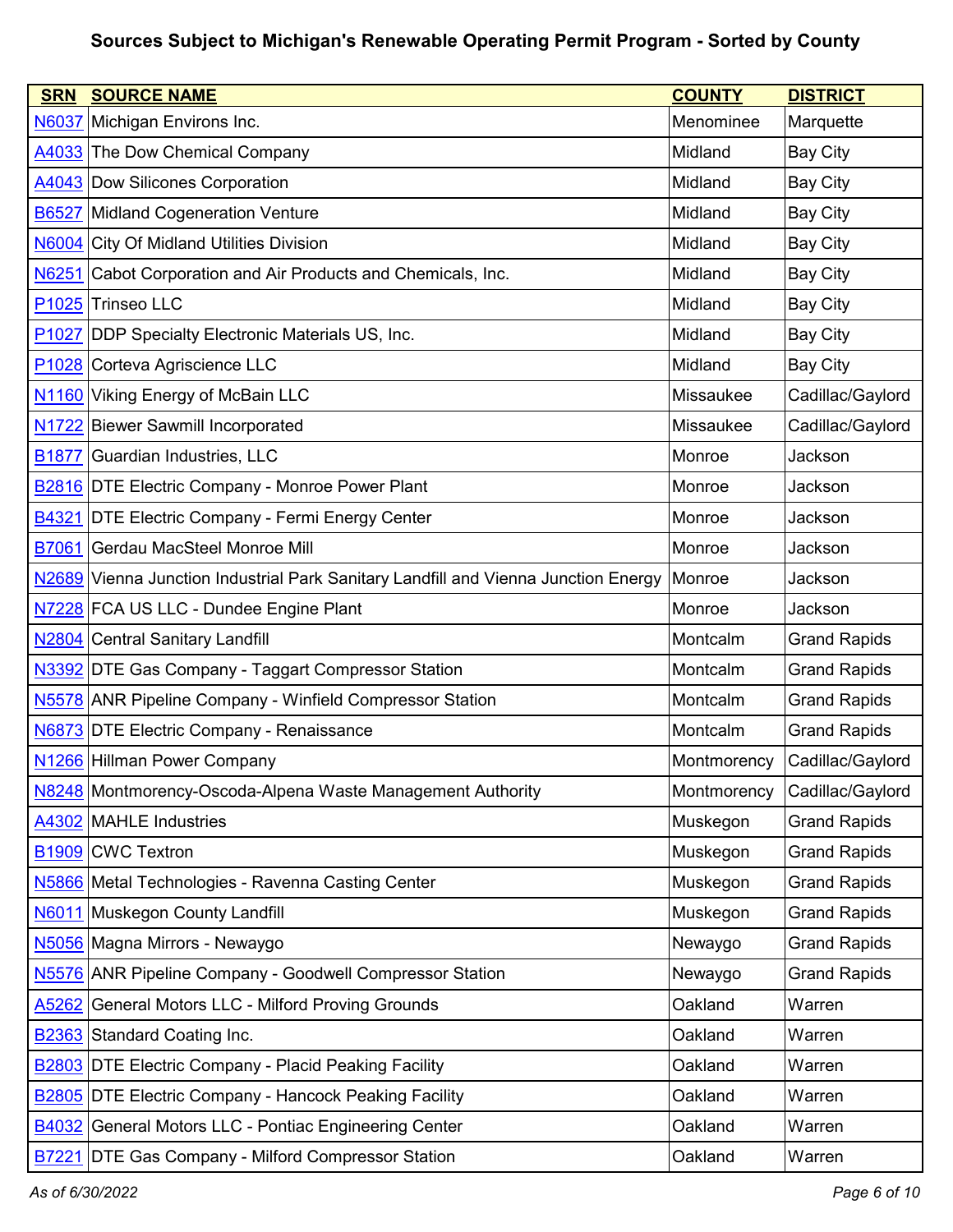| <b>SRN</b>        | <b>SOURCE NAME</b>                                                         | <b>COUNTY</b> | <b>DISTRICT</b>     |
|-------------------|----------------------------------------------------------------------------|---------------|---------------------|
| <b>B7227</b>      | General Motors LLC - Orion Assembly Plant                                  | Oakland       | Warren              |
| G5067             | <b>William Beaumont Hospital</b>                                           | Oakland       | Warren              |
|                   | N1336 BASF Corporation - BASF Automotive R & D Campus                      | Oakland       | Warren              |
|                   | N1436 FCA US LLC - Chrysler Technology Center                              | Oakland       | Warren              |
|                   | N3845 Eagle Valley Recycle and Disposal Facility                           | Oakland       | Warren              |
|                   | N6008 Oakland Heights Development, Inc.                                    | Oakland       | Warren              |
|                   | N6838 Vector Pipeline L.P., Highland Compressor Station                    | Oakland       | Warren              |
|                   | N7578 Eagle Industries, Inc.                                               | Oakland       | Warren              |
|                   | <b>B1966 White Pine Electric</b>                                           | Ontonagon     | Marquette           |
|                   | N6039 K & W Landfill Inc                                                   | Ontonagon     | Marquette           |
|                   | N7396 White Pine Copper Refinery Inc                                       | Ontonagon     | Marquette           |
| A5764             | Ventra Evart, LLC                                                          | Osceola       | Cadillac/Gaylord    |
|                   | B3721 ANR Pipeline Company - Reed City Compressor Station                  | Osceola       | Cadillac/Gaylord    |
|                   | N6515 Advanced Fibermolding Incorporated                                   | Osceola       | Cadillac/Gaylord    |
|                   | <b>B7219 ANR Pipeline Company - South Chester Compressor Station</b>       | Otsego        | Cadillac/Gaylord    |
|                   | <b>B7390</b> ANR Pipeline Company - Central Charlton Compressor Station    | Otsego        | Cadillac/Gaylord    |
|                   | N2940 DCP Antrim Gas LLC - South Chester CO2 Removal Facility              | Otsego        | Cadillac/Gaylord    |
| N5831             | Riverside - Wilderness CO2 & Hayes 29 CPF                                  | Otsego        | Cadillac/Gaylord    |
| N6526             | CMS Generation Michigan Power, LLC - Livingston Generating Station         | Otsego        | Cadillac/Gaylord    |
|                   | N6833 Wolverine Power - Gaylord Generating Station                         | Otsego        | Cadillac/Gaylord    |
|                   | P0582 Wolverine Power Supply Cooperative Incorporated - Alpine Power Plant | Otsego        | Cadillac/Gaylord    |
|                   | A5858 Mead Johnson & Co.                                                   | Ottawa        | <b>Grand Rapids</b> |
| A5937             | <b>Howard Miller Clock</b>                                                 | Ottawa        | <b>Grand Rapids</b> |
| <b>B2835</b>      | Consumers Energy - JH Campbell Plant                                       | Ottawa        | <b>Grand Rapids</b> |
| <b>B7977</b>      | Zeeland Board of Public Works                                              | Ottawa        | <b>Grand Rapids</b> |
|                   | M4204 Zeeland Farm Services                                                | Ottawa        | <b>Grand Rapids</b> |
| N <sub>1888</sub> | <b>Gentex Corporation</b>                                                  | Ottawa        | <b>Grand Rapids</b> |
| N3294             | <b>Ottawa County Farms Landfill</b>                                        | Ottawa        | <b>Grand Rapids</b> |
|                   | N6006 Waste Management - Autumn Hills RDF                                  | Ottawa        | <b>Grand Rapids</b> |
| N6521             | <b>Zeeland Generating Station</b>                                          | Ottawa        | <b>Grand Rapids</b> |
|                   | P0465 Holland Board of Public Works - Holland Energy Park                  | Ottawa        | <b>Grand Rapids</b> |
| N6028             | <b>GFL North Michigan Landfill - Elk Run</b>                               | Presque Isle  | Cadillac/Gaylord    |
| N0924             | Muskegon Development Company Headquarters Field - Sour Zone CPF            | Roscommon     | Cadillac/Gaylord    |
|                   | A6175 Nexteer Automotive Corporation                                       | Saginaw       | <b>Bay City</b>     |
| B <sub>1991</sub> | General Motors, LLC - Saginaw Metal Casting Operations                     | Saginaw       | <b>Bay City</b>     |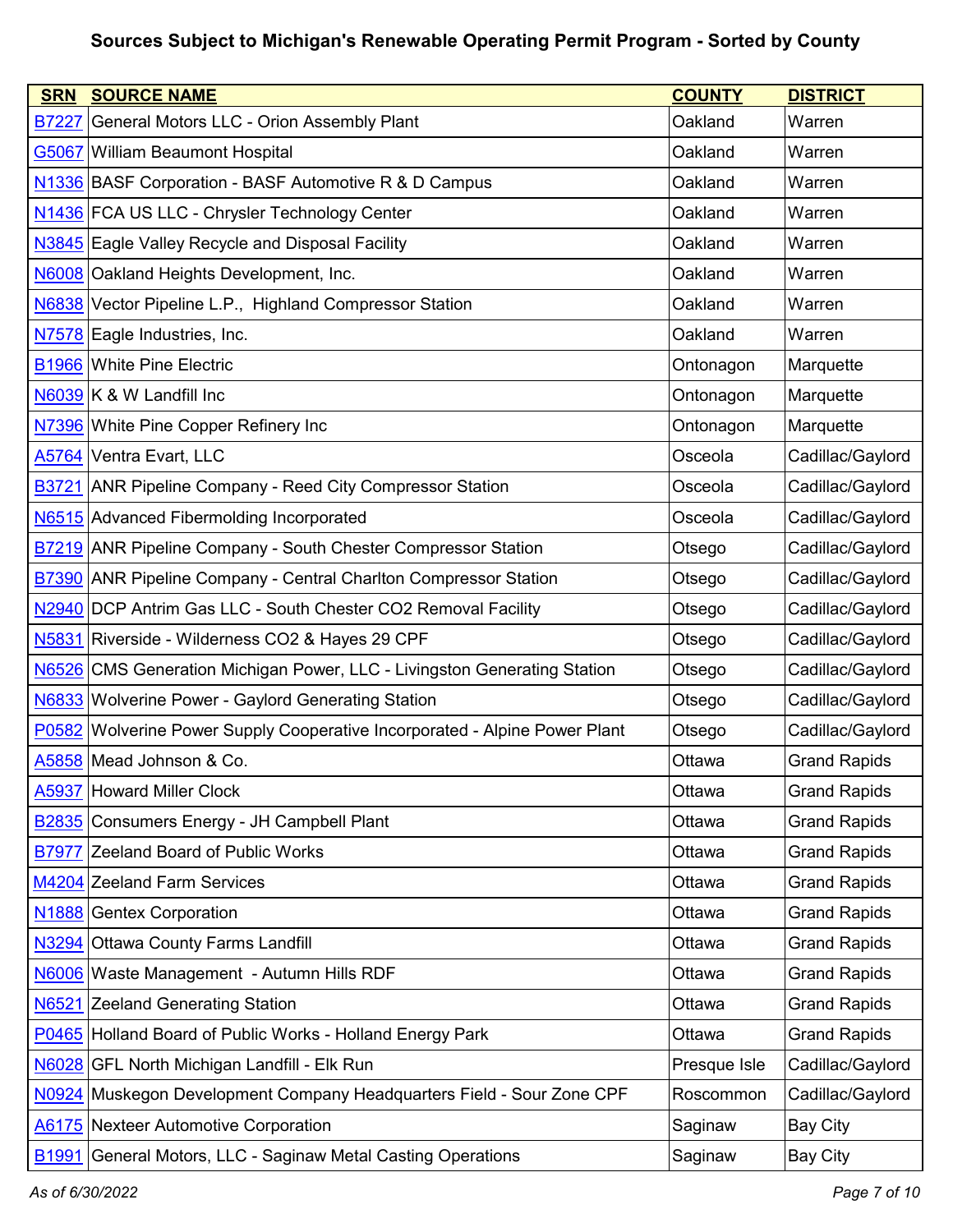| <b>SRN</b>   | <b>SOURCE NAME</b>                                                                                           | <b>COUNTY</b> | <b>DISTRICT</b> |
|--------------|--------------------------------------------------------------------------------------------------------------|---------------|-----------------|
| <b>B2644</b> | Hemlock Semiconductor Operations LLC and Linde Inc.                                                          | Saginaw       | <b>Bay City</b> |
| N5397        | Waste Management - People's Landfill North American Natural Resources,<br>Inc. - People's Generating Station | Saginaw       | <b>Bay City</b> |
|              | <b>B2876</b> Michigan Sugar Company - Croswell Factory                                                       | Sanilac       | <b>Bay City</b> |
|              | N2383 DGP Inc.                                                                                               | Sanilac       | <b>Bay City</b> |
|              | N6007 Tri-City Recycling and Disposal Facility (RDF)                                                         | Sanilac       | <b>Bay City</b> |
|              | A6475 Zellar MPI Equipment, Inc.                                                                             | Schoolcraft   | Marquette       |
|              | N7362 Graymont Western Lime Inc                                                                              | Schoolcraft   | Marquette       |
|              | A6497 Meridian Brick - Michigan Plant                                                                        | Shiawassee    | Lansing         |
|              | N2430 Great Lakes Composite, LLC                                                                             | Shiawassee    | Lansing         |
|              | N5910 Venice Park RDF                                                                                        | Shiawassee    | Lansing         |
|              | A6220 Intertape Polymer Group                                                                                | St. Clair     | Warren          |
|              | <b>B2796 DTE Electric Company - St. Clair/Belle River Power Plant</b>                                        | St. Clair     | Warren          |
|              | B6145 DTE Electric Company - Greenwood Energy Center                                                         | St. Clair     | Warren          |
|              | <b>B6478 DTE Gas Company - Belle River Mills Compressor Station</b>                                          | St. Clair     | Warren          |
|              | <b>B6480 DTE Gas Company - Columbus Compressor Station</b>                                                   | St. Clair     | Warren          |
| B6637        | Consumers Energy Company - St. Clair Compressor Station                                                      | St. Clair     | Warren          |
| N6207        | Smiths Creek Landfill                                                                                        | St. Clair     | Warren          |
|              | N6944 Pregis LLC                                                                                             | St. Clair     | Warren          |
| <b>B2013</b> | Ox Paperboard of Michigan                                                                                    | St. Joseph    | Kalamazoo       |
|              | <b>B2015</b> Metal Technologies - Three Rivers Gray Iron                                                     | St. Joseph    | Kalamazoo       |
|              | B2024 Ox Paperboard WP, LLC                                                                                  | St. Joseph    | Kalamazoo       |
|              | B2025 Aquatic Company                                                                                        | St. Joseph    | Kalamazoo       |
|              | <b>B7287</b> Sturgis Municipal Power                                                                         | St. Joseph    | Kalamazoo       |
|              | N0879 Morgan Olson                                                                                           | St. Joseph    | Kalamazoo       |
|              | N1216 Waste Management - Westside Recycling & Disposal                                                       | St. Joseph    | Kalamazoo       |
|              | N5573 Consumers Energy - White Pigeon Compressor                                                             | St. Joseph    | Kalamazoo       |
|              | <b>B2804 DTE Electric Company - Wilmot Peaking Facility</b>                                                  | Tuscola       | <b>Bay City</b> |
| <b>B2807</b> | <b>DTE Electric Company - Putnam Peaking Facility</b>                                                        | Tuscola       | <b>Bay City</b> |
|              | B2875 Michigan Sugar Company - Caro Factory                                                                  | Tuscola       | <b>Bay City</b> |
|              | N0854 TI Group Automotive Systems LLC                                                                        | Tuscola       | <b>Bay City</b> |
|              | N6996 Poet Biorefining - Caro, LLC                                                                           | Tuscola       | <b>Bay City</b> |
|              | <b>B2934 Palisades Nuclear Plant</b>                                                                         | Van Buren     | Kalamazoo       |
| <b>N6767</b> | <b>New Covert Generating</b>                                                                                 | Van Buren     | Kalamazoo       |
|              | <b>B2063</b> Faurecia Interior Systems Saline                                                                | Washtenaw     | Jackson         |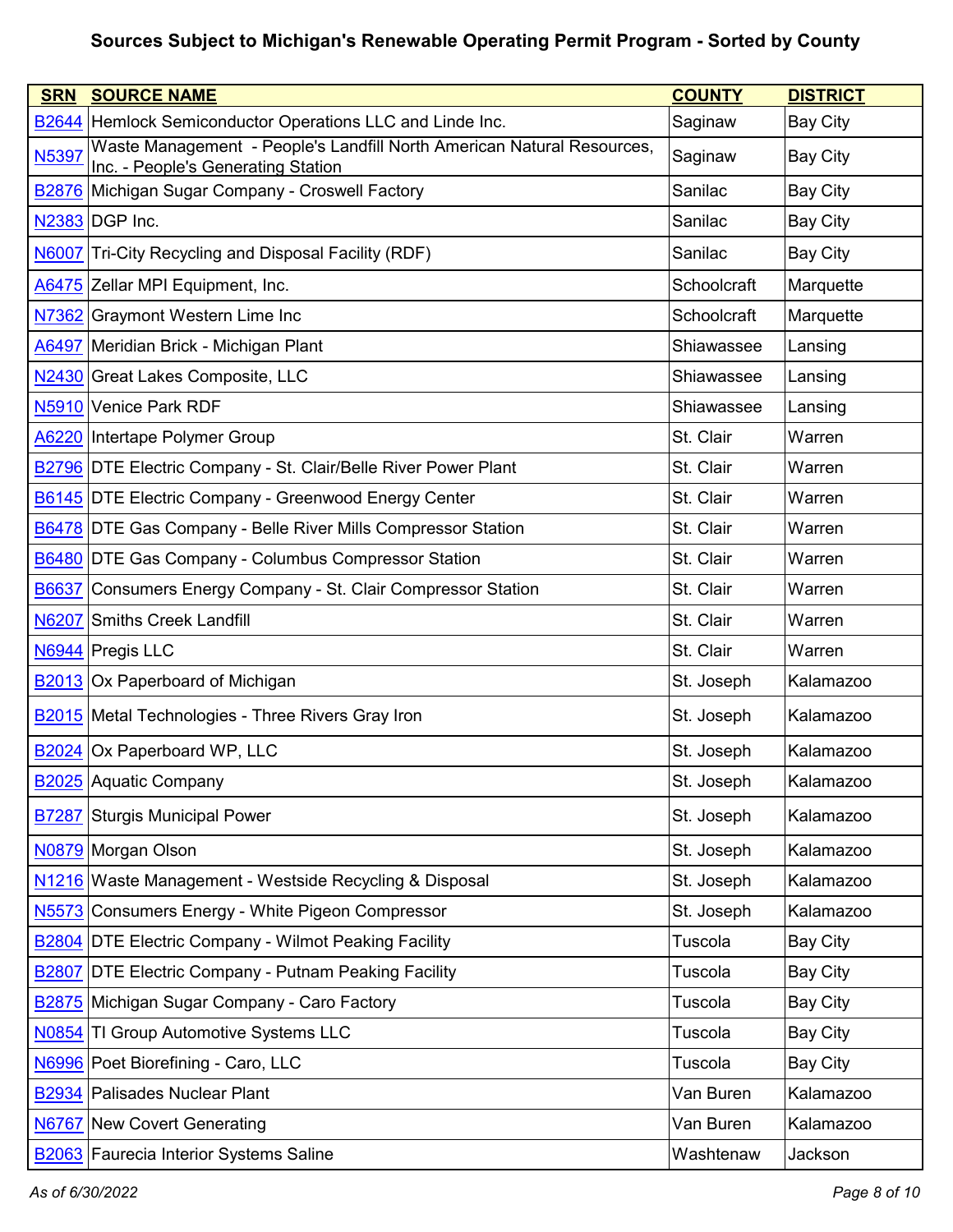| <b>SRN</b>        | <b>SOURCE NAME</b>                                           | <b>COUNTY</b> | <b>DISTRICT</b> |
|-------------------|--------------------------------------------------------------|---------------|-----------------|
|                   | <b>B2806 DTE Electric Company - Superior Peaking Station</b> | Washtenaw     | Jackson         |
| <b>B6237</b>      | <b>Ypsilanti Community Utilities Authority</b>               | Washtenaw     | Jackson         |
|                   | M0675 The Regents of the University of Michigan              | Washtenaw     | Jackson         |
|                   | N2688 Arbor Hills Landfill                                   | Washtenaw     | Jackson         |
|                   | N2915 Toyota Motor North America R & D                       | Washtenaw     | Jackson         |
|                   | N3920 Consumers Energy - Freedom Compressor Station          | Washtenaw     | Jackson         |
|                   | N6989 AVL Powertrain Engineering                             | Washtenaw     | Jackson         |
|                   | N7421 DTE Gas Company - Willow Run Compressor Station        | Washtenaw     | Jackson         |
|                   | N7886 Hyundai-Kia America Technical Center, Inc.             | Washtenaw     | Jackson         |
|                   | A7809 US Steel Great Lakes Works                             | Wayne         | Detroit         |
|                   | A8217 McLaren Performance Technologies                       | Wayne         | Detroit         |
|                   | A8638 Detroit Diesel                                         | Wayne         | <b>Detroit</b>  |
|                   | A8640 AK Steel (formerly Severstal-Dearborn)                 | Wayne         | Detroit         |
|                   | A8648 Ford Motor Company - Rouge Complex - Dearborn Assembly | Wayne         | Detroit         |
| A8650             | Ford Motor Company - Wayne Assembly and Michigan Truck       | Wayne         | Detroit         |
| A9831             | Marathon Petroleum Company LP                                | Wayne         | Detroit         |
|                   | <b>B2103</b> Detroit Water and Sewerage Department           | Wayne         | Detroit         |
|                   | <b>B2132</b> Wyandotte Dept Municipal Power Plant            | Wayne         | Detroit         |
|                   | <b>B2169</b> Carmeuse Lime (River Rouge Facility)            | Wayne         | Detroit         |
|                   | <b>B2247</b> Buckeye Terminals - Detroit Terminal            | Wayne         | Detroit         |
|                   | <b>B2798 DTE Electric Company - Delray Power Plant</b>       | Wayne         | Detroit         |
|                   | <b>B2810 DTE Electric Company - River Rouge</b>              | Wayne         | Detroit         |
| <b>B2811</b>      | <b>DTE Electric Company - Trenton Channel</b>                | Wayne         | Detroit         |
|                   | B2814 Detroit Thermal Beacon Heating Plant                   | Wayne         | Detroit         |
| <b>B2987</b>      | Buckeye Terminals - River Rouge Terminal                     | Wayne         | Detroit         |
|                   | <b>B3350 FCA US LLC - Trenton Engine Complex</b>             | Wayne         | Detroit         |
| <b>B3518</b>      | <b>United States Gypsum</b>                                  | Wayne         | Detroit         |
|                   | B4243 Edw C Levy, Plant 6                                    | Wayne         | Detroit         |
|                   | <b>B4359 BASF Wyandotte - Chemical Plants</b>                | Wayne         | Detroit         |
|                   | B4364 Edw C Levy, Plant 3                                    | Wayne         | Detroit         |
|                   | <b>B5830</b> Ajax Metal Processing                           | Wayne         | Detroit         |
| B6230             | Ford Motor Company - Research & Dev Center                   | Wayne         | Detroit         |
| K <sub>1271</sub> | Henry Ford Hospital                                          | Wayne         | Detroit         |
|                   | M4085 FCA US LLC - Mack Avenue Engine Plant                  | Wayne         | Detroit         |
|                   | M4174 Detroit Metropolitan Wayne County Airport              | Wayne         | Detroit         |